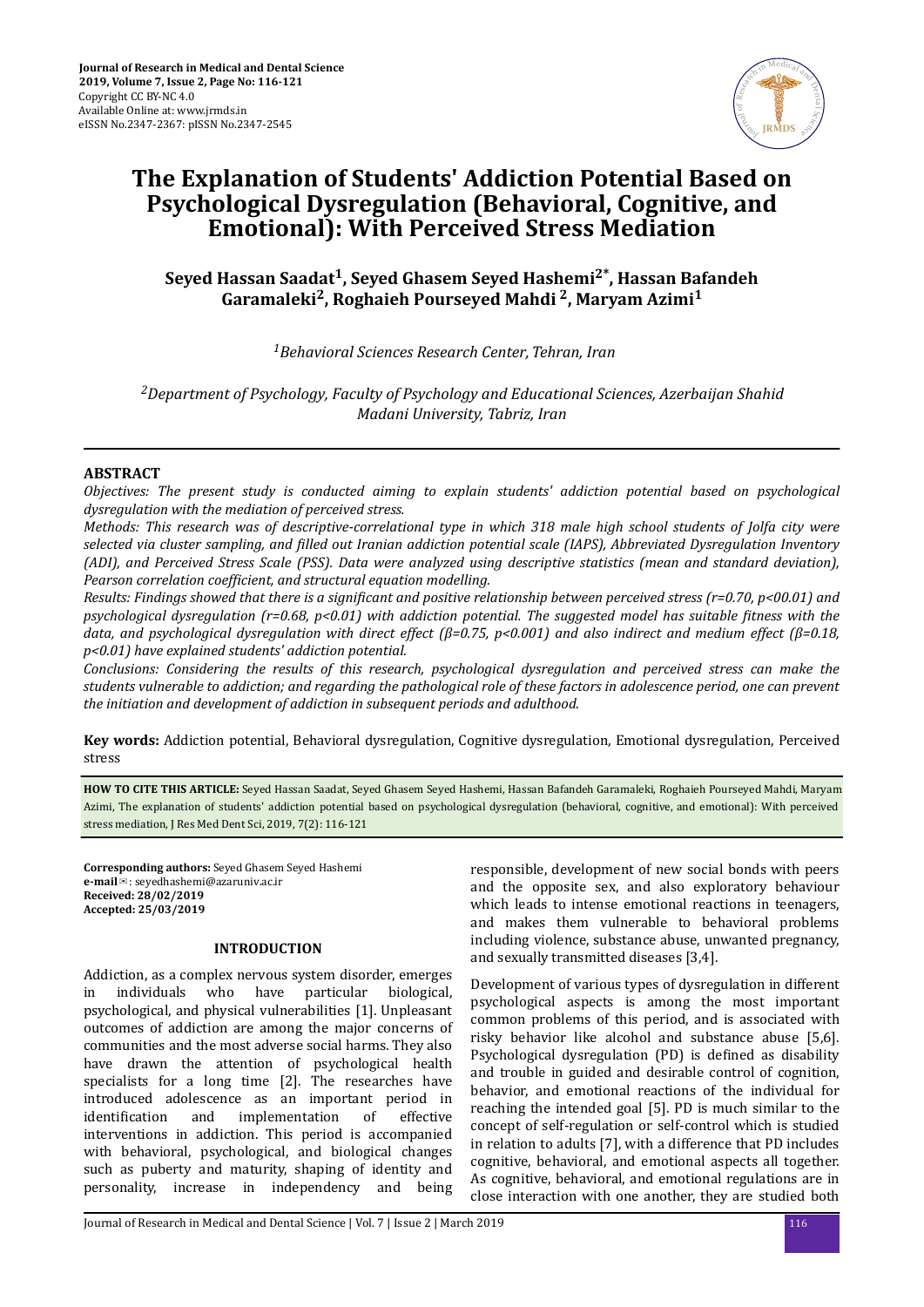separately and indivisibly. For instance, in their study, Fabes et al. depicted that those children who have behavioral problems like aggregation and violence often have lots of problems in cognitive, behavioral, and emotional regulations [8]. Independently, behavioral dysregulation is often associated with psychological pathology including disruptive behavior disorders [9]; and emotional dysregulation is related to negative affection, difficulty in expressing emotions, and violent and risky sexual behaviors [10].

Chambers et al. have described adolescence as "a critical period of addiction vulnerability"; since during this period, brain pathways (for instance, neural circuit in anterior prefrontal cortex and the ventral striatum areas), which make the individuals experience motivation and encouragements, are shaping [11]. Neuroanatomical information and operational observations support the hypothesis that neuroanatomical substrate for a large number of motivational effects of addiction to drugs may be a common neural circuit, being a separate entity in basal forebrain known as extended amygdala [11,12]. Extended amygdala not only contains neurotransmitters associated with effects of positive reinforcement of drugs, but it also forms major components of brain stress systems in relation to negative enforcement of dependency [13].

In his study, Koob showed that dysregulation of brain emotional systems is a key component in the pathophysiology of addiction to drugs with the mediation of arousal and stress [13]. Thus, stress is another factor which plays a role in the development and relapse of addiction  $[14,15]$ , and it is identified as an influential factor in students' addiction to drugs [16,17]. The study of PD in teenagers is useful to understand the types of disorders and risky behavior in this period [18]. Considering the emphasis of empirical studies on brain neuroanatomical changes and also the stress put on the teenagers followed by emergence of various types of dysregulations and behavioral problems in this group, it is necessary to examine these factors in relation to one another. Based on what is presented, the present study is designated and conducted aiming to explain students' addiction potential based on psychological dysregulation with the mediation of perceived stress.

The present study is conducted aiming to explain students' addiction potential based on psychological dysregulation with the mediation of perceived stress.

## **MATERIALS AND METHODS**

## **Participants**

The present research was conducted *via* descriptive method. The statistical population included all male students of Jolfa city in academic year 2016-2017. Using cluster sampling method and considering Structural Equation Modelling Method, in which sample size can be measured and determined between 5 to 15 observations per each variable [19], study sample size was determined

and selected as 318 individuals of male students in the following course. First, a list of all high schools having second grade for male students in Jolfa was prepared; and then, four high schools were selected randomly and the students were determined. Next, the questionnaires were distributed and fulfilled. The research was conducted by giving some elaborations on the research purpose and anonymity of the participants, and the participants were informed that they are free to exit the process of research anytime they wish.

### **Materials and measures**

## **Abbreviated dysregulation inventory (ADI)**

The abbreviated dysregulation inventory is a selfreporting thirty-item tool which is developed by Mezzich et al. to measure the psychological dysregulation of teenagers [20]. ADI is the abbreviated version of the original psychological dysregulation inventory. ADI is designated to evaluate three aspects of cognitive (10 items), behavioral (10 items), and emotional/affective dysregulations (10 items). It makes use of Likert scale as scoring method with four points from 0 (Never) to 3 (Always); and its minimum score (being 0) is indicative of healthy psychological regulation, and its maximum score (being 90) reveals higher inadequacy in individuals' psychological regulation. Its psychometric properties on Iranian teenagers are reported as acceptable by Seyed et al. [21]. Cronbach's alpha coefficients for the entire scale is reached 0.94, and for behavioral dysregulation, cognitive dysregulation, and emotional dysregulation is gained 0.87, 0.88, and 0.88, respectfully; and also the results of Confirmatory Factor Analysis (0.98) benefits from a desirable fit. Cronbach's alpha coefficient for the three subscales of behavioral dysregulation, cognitive dysregulation, emotional dysregulation and total score, were respectively 0.87,  $0.88$ ,  $0.85$  and  $0.98$ , and the confirmatory factor analysis  $[CFI=0.98]$  was appropriate fitness  $[21]$ .

## **Iranian addiction potential scale (IAPS)**

This scale is developed by Zargar with regard to psychosocial situation of Iranian society which contains 41 items along with 5 lie detector items, and two factors of Passive Potential (9 items) and Active Potential (27 items) [22]. Scoring of each question is on a spectrum ranging from 0 (entirely disagree) to 3 (entirely agree). It is necessary to note that the scoring method is in reverse in questions 12, 15, 21, and 33. To gain the total score of the scale, the scores of all items (except for lie detectors) must be added to each other. The final score will range from 0 to 108. Highest scores are indicative of the participant's greater potential for addiction, and vice versa. Reliability of this scale, using Cronbach's alpha, is reported 0.90 for the total score, 0.91 for Active Potential to addiction factor, and 0.75 for Passive Potential to addiction factor [22]. In the present research, Cronbach's alpha coefficient for the entire scale was gained 0.86.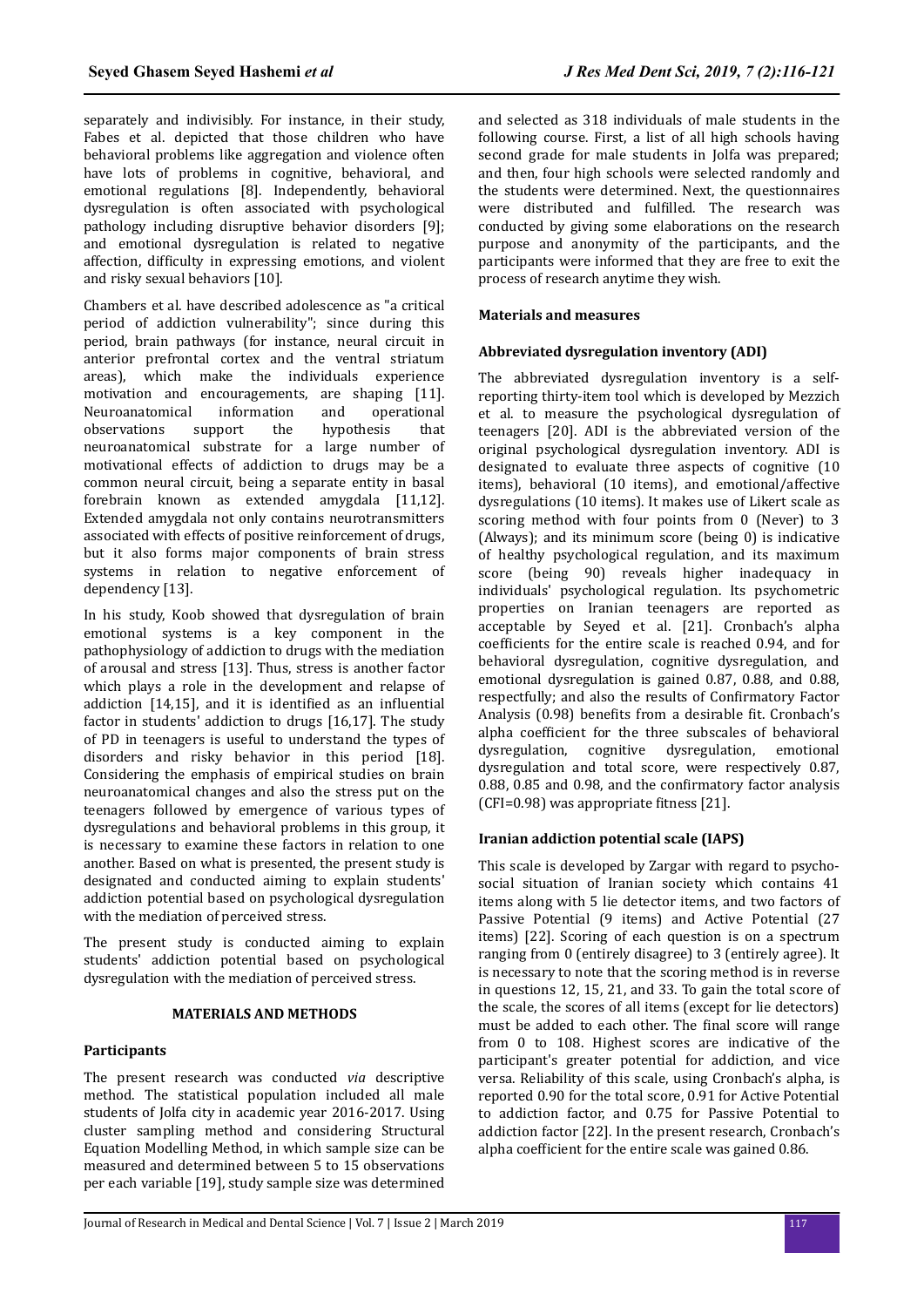## **Perceived stress scale (PSS)**

This scale, having 14 items, is designed by Cohen et al. to measure the extent to which a situation is assessed as stressful. Each item is scored based on a 5-point Likert scale (0 to 4, Never to Very Often); and half of the items are scored directly, and the other half are in reverse. These questions are designed in a way that participants express their opinion about the uncontrollability, unpredictability, and toughness of stress in the last month of their lives [23]. Cohen et al. has reported Cronbach's alpha coefficient for the reliability of the scale in three test groups (two groups of university students and one incongruous group) from 0.84 to 0.86. In the present study Cronbach's alpha coefficient for the entire scale is gained 0.85 [23].

#### **Data analysis**

Performing all statistical analyses was scheduled by using the SPSS software version 22 and AMOS software version 20, and by using descriptive statistics, the Pearson correlation and the structural equation modeling were analyzed. Maximum Likelihood Estimation was used for the assessment of the model; and in order to examine the fit of the model, Chi-square  $(\chi^2)$  indexes, Chisquare/Degrees of Freedom (*χ* 2/df) index, Goodness of Fit Index (GFI), Adjusted Goodness of Fit Index (AGFI), Comparative Fit Index (CFI), and Root Mean Square Error of Approximation (RMSEA) were utilised. Also, Bootstrap was used to determine the significance of intermediary relationships.

#### **RESULTS**

Descriptive information related to the education of students in the second grade of high school and in three grades of tenth (158 individuals, 49.7%), eleventh (81 individuals, 25.5%), and twelfth (79 individuals, 24.8%), and also in three fields of Mathematics and Physics (87 individuals, 27.36%), Empirical Sciences (110 individuals, 34.60%), and Humanities (121 individuals, 38.04%) was obtained. Participants were in the range of 16 to 19 years of age, and also mean and standard deviation of 16.82 and 0.90 years. Descriptive statistics (mean and standard deviation) and correlation coefficient corresponding to the variables under study are shown in Table 1.

**Table 1: Descriptive statistics (mean and standard deviation) and correlation oefϐen of research variables under study**

| <b>Variables</b>                  | М     | SD.   | 1    | 2    | 3 |
|-----------------------------------|-------|-------|------|------|---|
| 1- Perceived Stress               | 24.24 | 6.09  |      |      |   |
| 2- Addiction Potential            | 34.82 | 9.68  | 0.70 |      |   |
| 3- Psychological<br>Dysregulation | 32.59 | 10.86 | 0.55 | 0.68 |   |

The Correlation matrix of Table 1 depicts reveals that addiction potential has a significant positive association with perceived stress (r=0.70, p<0.001) and

psychological dysregulation (r=0.68, p<0.001). In order to check the structural coefficients, fit of the original model was examined.

#### **Structural Model**

As it can be observed in Table 2, the structural model exhibited data with a good fit:  $\chi^2$  (N=318) =7.645,  $\chi^{2/2}$  $<sup>df</sup>=1.092$ ; p<0.001; GFI=0.992; CFI=0.999; AGFI=976; and</sup> RMSEA=0.017.

Psychological dysregulation with total effect (β=0.94, p<0.01), direct effect ( $β=0.75$ , p<0.01), and indirect and medium effect  $(\beta=0.18, p<0.01)$  has explained the addiction potential of students.

**Table 2: Fitting indexes of the model presented in the research**

| Indicators of<br>model fitting | $\chi^2$ | $\chi^2/df$ | GFI   | AGFI | CFI   | <b>RMSEA</b> |
|--------------------------------|----------|-------------|-------|------|-------|--------------|
| Values of<br>Index             | 7.645    | 1.092       | 0.992 | 976  | 0.999 | 0.017        |

Figure 1 illustrates the structural pattern, pathways, and their standard coefficients in the research model. In this research, all relations of the psychological dysregulation aspects and perceived stress with addiction potential in students are significant.



**Figure 1: Estimation of the standardized parameter belonging to the ultimate structural model for explanation of addiction potential via psychological dysregulation (emotional, cognitive, and behavioral) with the mediation of perceived stress**

#### **DISCUSSION**

Substance use and abuse in students is a serious health risk which is accompanied by increase in violence, Delinquency, and suicidal behaviors, and demands precise heed to its causes and influential factors [23-26]. Regarding the fact that studies have described adolescence as a period vulnerable to risky behavior with neurobiological tendencies and readiness [27], and also considering the experience of high levels of stress and PD in students [5,17], addiction potential is likely in this group. In this regard, the present research, with reference to PD research history, is devoted to students' addiction potential based on psychological dysregulation (behavioral, cognitive, and emotional) with the mediation of perceived stress.

Results of the present research depicted that the presented model was fit to the empirical data to a desirable extent and was able to explain the role of psychological dysregulation with the mediation of perceived stress. The pathway of psychological dysregulation to addiction potential benefited from a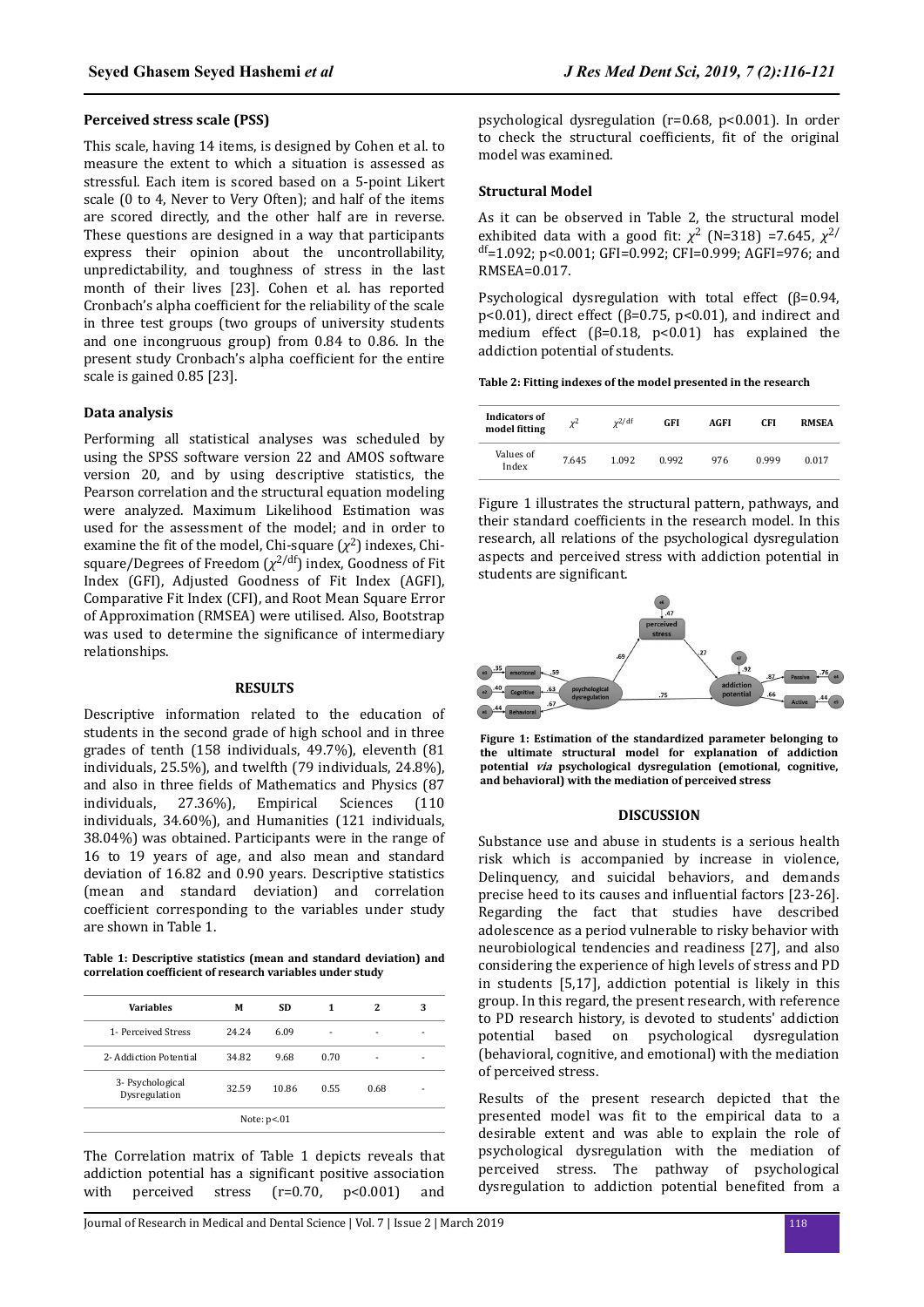higher significance, and was in line with the research history which had supposed that dysregulation problems along with decrease in maturation of various brain areas and unfavorable environmental conditions lead to the development and greater vulnerability to addiction in teenagers [18,28]. In line with the results of this research, Thatcher et al. [5] in their study reported that psychological dysregulation, as a phenotype predicting substance use disorders, is accompanied with higher cognitive, behavioral, and emotional problems in childhood. Also, Harris et al. [29] had investigated the mediating role of psychological dysregulation in the relationship between binge drinking and its impacts on teenagers. Their results revealed that the teenagers who drink alcohol excessively despite its consequences and negative results have higher dysregulation cognitively, behaviorally, and emotionally which is in line with the results of this research.

Psychological dysregulation has a multi-dimensional concept in which teenagers in encounter and confrontation with life events: A) Use weak cognitive strategies like thought suppression, rumination, and catastrophizing (Cognitive dysregulation) [30,31]; B) Interact with abhorrent behavior such as self-harming behavior, suicide, and substance abuse (Behavioral dysregulation) [32]; and, C) Practice recurrent and extreme experience of emotions which leads to disorders such as depression, anxiety, suicidal ideation, eating disorders, and substance and alcohol abuse (emotional dysregulation) [33].

The findings also depicted that perceived stress has a significant relationship with addiction potential, and plays the role of a mediator in relationship between psychological dysregulation and addiction potential. In a study, Segrin et al. [34] depicted that perceived stress plays the role of mediator in relationship between substance use and feeling lonely, and is indirectly associated with substance use which is in line with the present research. Also, results of the study in which Leventhal et al. [35] had examined the perceived stress and poly-tobacco product use in adolescence revealed that perceived stress predicts multiple consumption of cigarettes, hookah, and cigars; and this connection was more in teenage girls than boys.

Perceived stress is defined as body's reaction to a change which demands adaptability or physical, mental, or emotional response. Also, perceived stress is a psychological state or process during which the individual perceives his or her physical or psychological health as threatening. Actually, development of stress is dependent on the way an individual comprehends and discerns a situation; it is possible that a situation is perceived as benign for an individual and as a threat for another one [23]. Adolescence is a period characterized by significant growth changes in various biological, cognitive, emotional, and psychological aspects. In addition to stress which is innately associated with the growth period of teenagers, external stressful factors (for example family conflicts, health problems, and financial issues) also play prominent roles during this period.

There is a mutual relationship between stress and initiation, progress, and intensification of different risky behavior like alcohol and drug abuse [16]. Actually, stress is identified as a significant risk factor in the development of addiction and behavior associated with health problems [15].

## **CONCLUSION**

Generally, the results of this research are in line with the theoretical and empirical history of the discourse under study, and have provided sufficient evidence to confirm this model for interaction of psychological dysregulation and perceived stress in the explanation of students' addiction potential. In practice, it is possible to rely on these evidences; and aiming at dysregulation problems and different types of stresses in adolescence period, adopt necessary action for more effective prevention. Among the limitations of this research one can note the study population. Sampling was conducted only among second grade high school students of Jolfa city; and considering the differences and cultural variety of Iranian society, one must be careful with generalizing it to all teenagers and students. Since a number of psychological factors (including some problems and inefficiencies in emotional, cognitive, and behavioral regulations) and intrapersonal and interpersonal stresses play determinative roles in the majority of teenagers' behavioral problems and disorders, it is suggested to discuss these variables using longitudinal studies and in larger samples; so that one can obtain more comprehensive information about the roles of these factors in teenagers' addiction potential beside precise control of biological, psychological, and social factors.

## **AUTHORS' CONTRIBUTIONS**

SGHSH and SHS conceived and designed the evaluation and helped to draft the manuscript. HY participated in designing the evaluation. RPSM and MA collected the clinical data. HBG re-evaluated the clinical data. SGHSH and SHS interpreted them. All authors participated in statistical analysis. SGHSH, HBG and SHS revised the manuscript. All authors read and approved the final manuscript.

## **ACKNOWLEDGEMENTS**

The researchers find it necessary to sincerely thank all the students who devoted their precious time on completion of this research's questionnaires.

## **FUNDING/SUPPORT**

No funding/financial support declared.

## **CONFLICT OF INTEREST**

The authors declare that there is no conflict of interest regarding the publication of this article.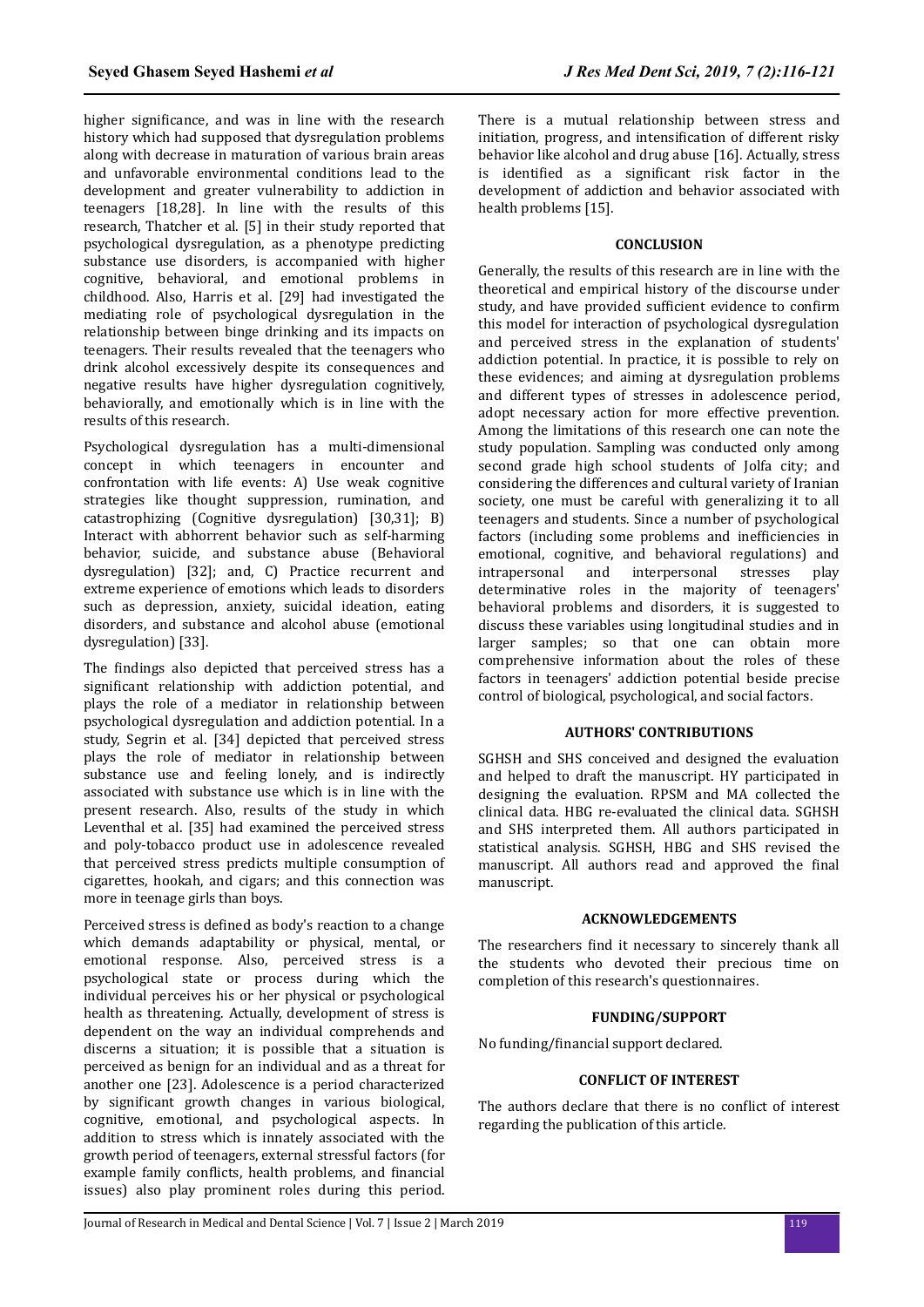#### **REFERENCES**

- 1. Alipour A, Ghorbani T, Farzad V. The difference in the profile of working memory, auditory working memory, and spatial working memory between drug, stimulant, and methadone abusers and normal people. J Res Addict 2015; 9:9-20.
- 2. Fox TP, Oliver G, Ellis SM. The destructive capacity of drug abuse: An overview exploring the harmful potential of drug abuse both to the individual and to society. ISRN Addict 2013; 450348: 6.
- 3. Hammond CJ, Mayes LC, Potenza MN. Neurobiology of adolescent substance use and addictive behaviors: Prevention and treatment implications. Adolesc Med State Art Rev 2014; 25:15-32.
- 4. Boyer TW. The development of risk-taking: A multi-perspective review. Dev Rev 2006; 26: 291-345.
- 5. Thatcher DL, Clark DB. Adolescents at risk for substance use disorders: Role of psychological dysregulation, endophenotypes, and environmental influences. Alcohol Health Res 2008; 31:168-176.
- 6. Tarter RE, Kirisci L, Mezzich A, et al. Neurobehavioral disinhibition in childhood predicts early age at onset of substance use disorder. Am J Psychiatry 2003; 160:1078-85.
- 7. Kelley WM, Wagner DD, Heatherton TF. In search of a human self-regulation system. Annu Rev Neurosci 2015; 38:389-411.
- 8. Fabes RA, Eisenberg N. Young children's coping with interpersonal anger. Child Dev 1992; 63: 116-28.
- 9. Scarpa A, Haden SC, Tanaka A. Being hottempered: Autonomic, emotional, and behavioral distinctions between childhood reactive and proactive aggression. Biol Psychol 2010; 84:488-96.
- 10. Miller DJ, Vachon DD, Aalsma MC. Negative affect and emotion dysregulation: Conditional relations with violence and risky sexual behavior in a sample of justice-involved adolescents. Crim Justice Behav 2012; 39:1316-27.
- 11. Chambers RA, Taylor JR, Potenza MN. Developmental neurocircuitry of motivation in adolescence: A critical period of addiction vulnerability. Am J Psychiatry 2003; 160:1041-52.
- 12. Alheid GF, Heimer L. New perspectives in basal forebrain organization of special relevance for neuropsychiatric disorders: The striatopallidal, amygdaloid, and corticopetal components of substantia innominata. Neurosci 1988; 27:1-39.
- 13. Koob GF, Le MM. Plasticity of reward neurocircuitry and the 'dark side' of drug addiction. Nat Neurosci 2005; 8:1442-4.
- 14. Koob GF. Brain stress systems in the amygdala and addiction. Brain Res 2009; 13:61-75.
- 15. Sinha R, Jastreboff AM. Stress as a common risk factor for obesity and addiction. Biol Psychiatry 2013; 73:827-35.
- 16. Tate SR, Patterson KA, Nagel BJ, et al. Addiction and stress in adolescents. In: Stress and addiction: Biological and psychological mechanisms. Academic Press/Elsevier, London: 2011; 249-59.
- 17. Salmabadi M, Salimi BH, Khayami AH, et al. The role of academic burnout, resilience, and perceived stress in predicting students' addiction potential. J Res Addict 2015; 9:21-39.
- 18. Clark DB, Thatcher DL, Tapert SF. Alcohol, psychological dysregulation, and adolescent brain development. Alcohol Clin Exp Res 2008; 32:375-85.
- 19. Hooman HA. Structural equation modeling with Lisrel application (1st ed). Tehran: Samt Publish 2005; 115-20.
- 20. Mezzich AC, Tarter RE, Giancola PR, et al. The dysregulation inventory: A new scale to assess the risk for substance use disorder. J Child Adolesc Subst Abuse 2001; 10:35-43.
- 21. Seyed HSG, Shalchi B, Internal consistency and confirmatory factor analysis of psychological dysregulation inventory among students. J Res Psychol Health 2017.
- 22. Zargar Y. Developing the Iranian form of addiction potential scale. In The second conference of psychology association of Iran 2006; 398-401.
- 23. Cohen S, Kamarck T, Mermelstein R. A global measure of perceived stress. J Health Soc Behav 1983; 24:385-96.
- 24. Preacher KJ, Hayes AF. Asymptotic and resampling strategies for assessing and comparing indirect effects in multiple mediator models. Behav Res Methods 2008; 40:879-91.
- 25. Dudovitz RN, McCoy K, Chung PJ. At-school substance use as a marker for serious health risks. Acad Pediatr 2015; 15:41-6.
- 26. Solhi M, Abolfathi M. The effect of education about prevention of addiction through health belief model (HBM) on knowledge and perceptions of high school students in Saveh. Iran J Health Educ Health Promot 2013; 1:31-40.
- 27. Braams BR, van Duijvenvoorde AC, Peper JS, et al. Longitudinal changes in adolescent risktaking: A comprehensive study of neural responses to rewards, pubertal development, and risk-taking behavior. J Neurosci 2015; 35:7226-38.
- 28. Clark DB, Chung T, Thatcher DL, et al. Psychological dysregulation, white matter disorganization and substance use disorders in adolescence. Addict 2012; 107:206-14.